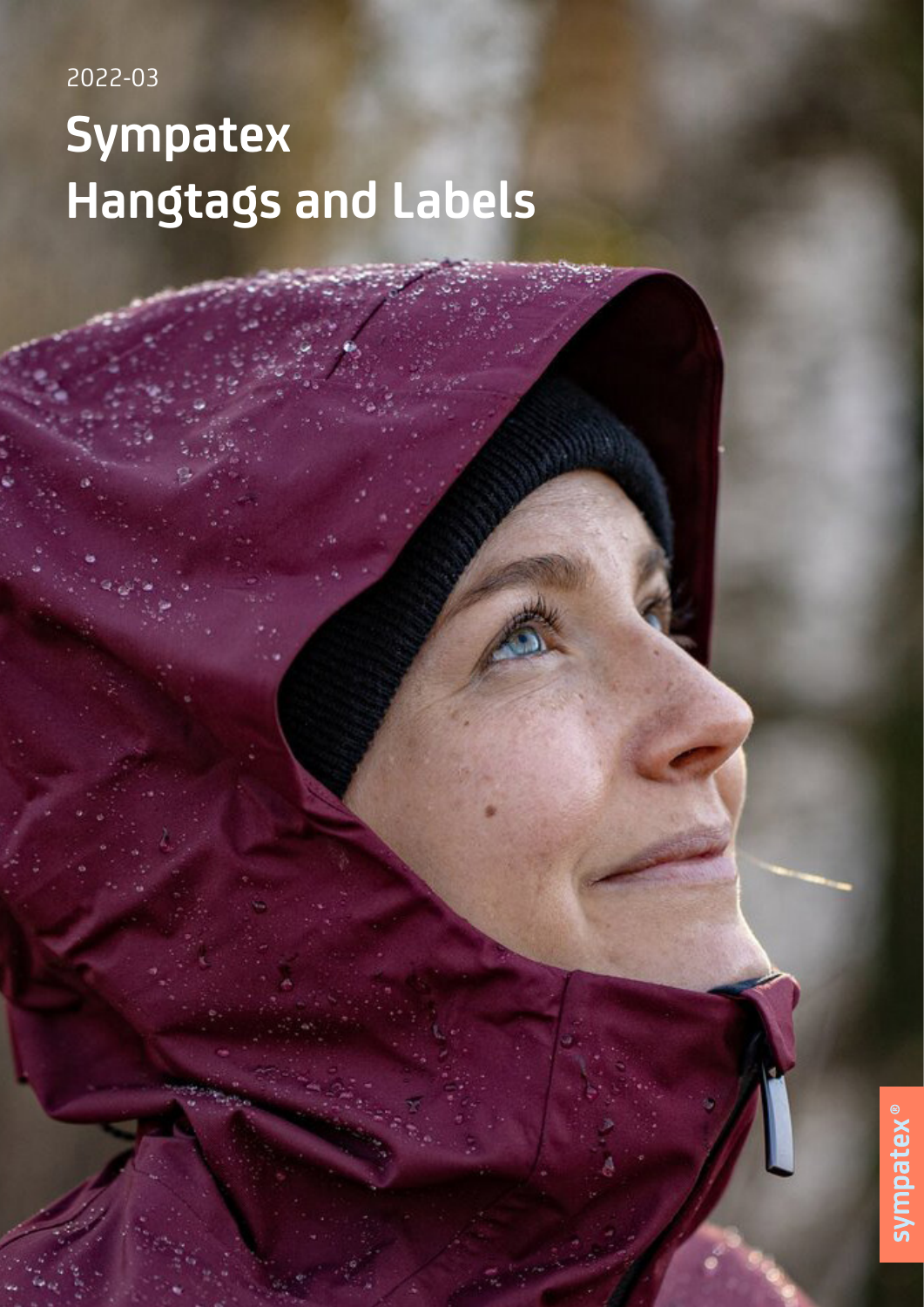### **Sympatex Hangtags**

#### **Hangtag Large** 55 x 106 mm

LSAHTL55x106

#### Front



#### **Hangtag Middle**

45 x 86 mm LSAHTM45x86 **Hangtag Small** 35 x 66 mm LSAHTS35x66









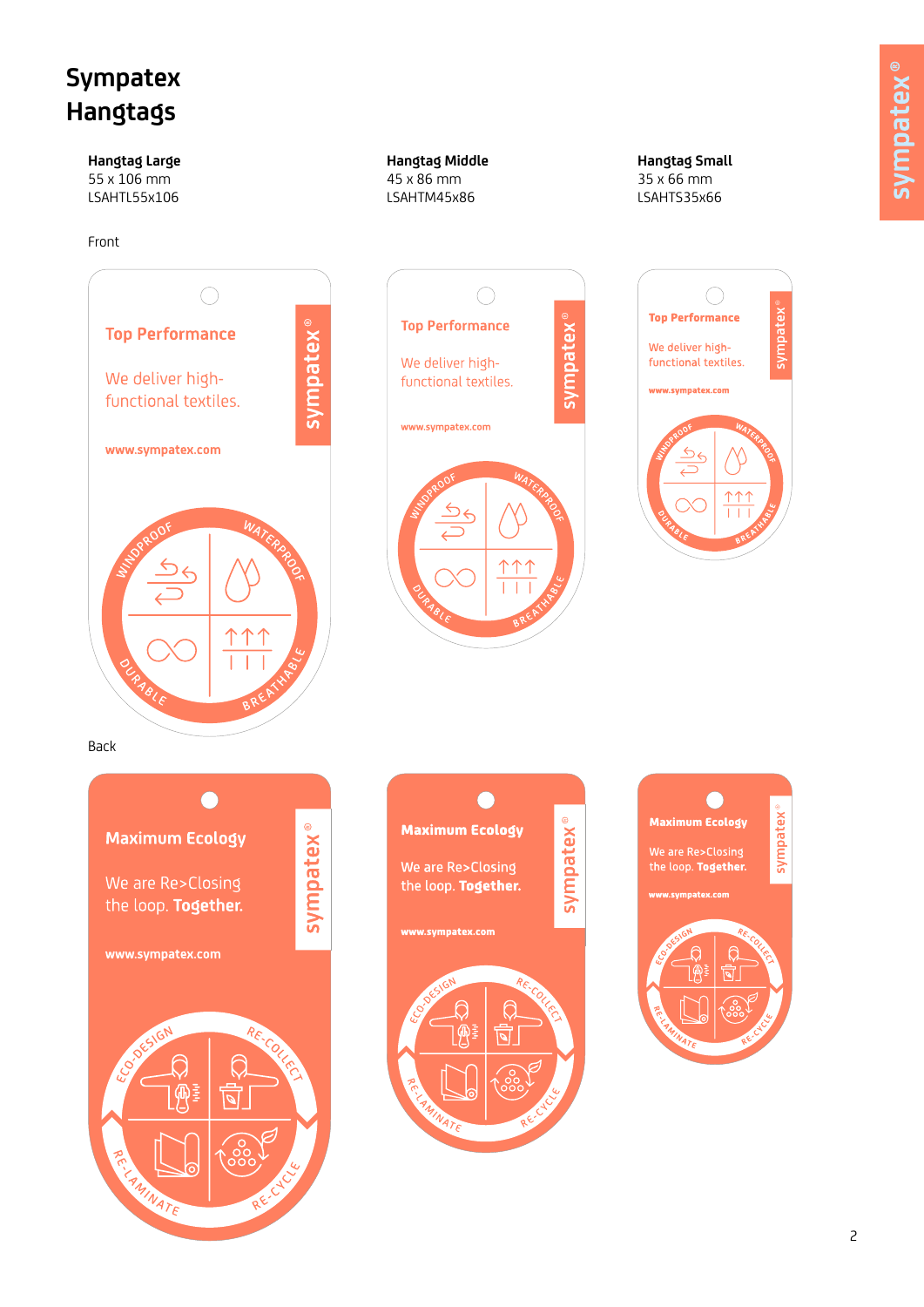### **Sympatex Labels**

 $26mm$ 

#### **Label Woven Inside / Dark Grey**  61 x 26 mm LSAWDL061x26

Recycled PES

**Label Woven Inside / Light Grey**  61 x 26 mm LSAWLL061x26 Recycled PES

61<sub>mm</sub>





#### **Label Woven Flag / Light Grey**  30 x 15 mm LSAWLM030x15 Recycled PES

#### **Label Woven Flag / Black** 20 x 18 mm LSAWDS020x36

30mm 5<sub>mm</sub> Sew 10mm mpatex Fold sympatex 10<sub>mm</sub> Sew 5mm





Recycled PES







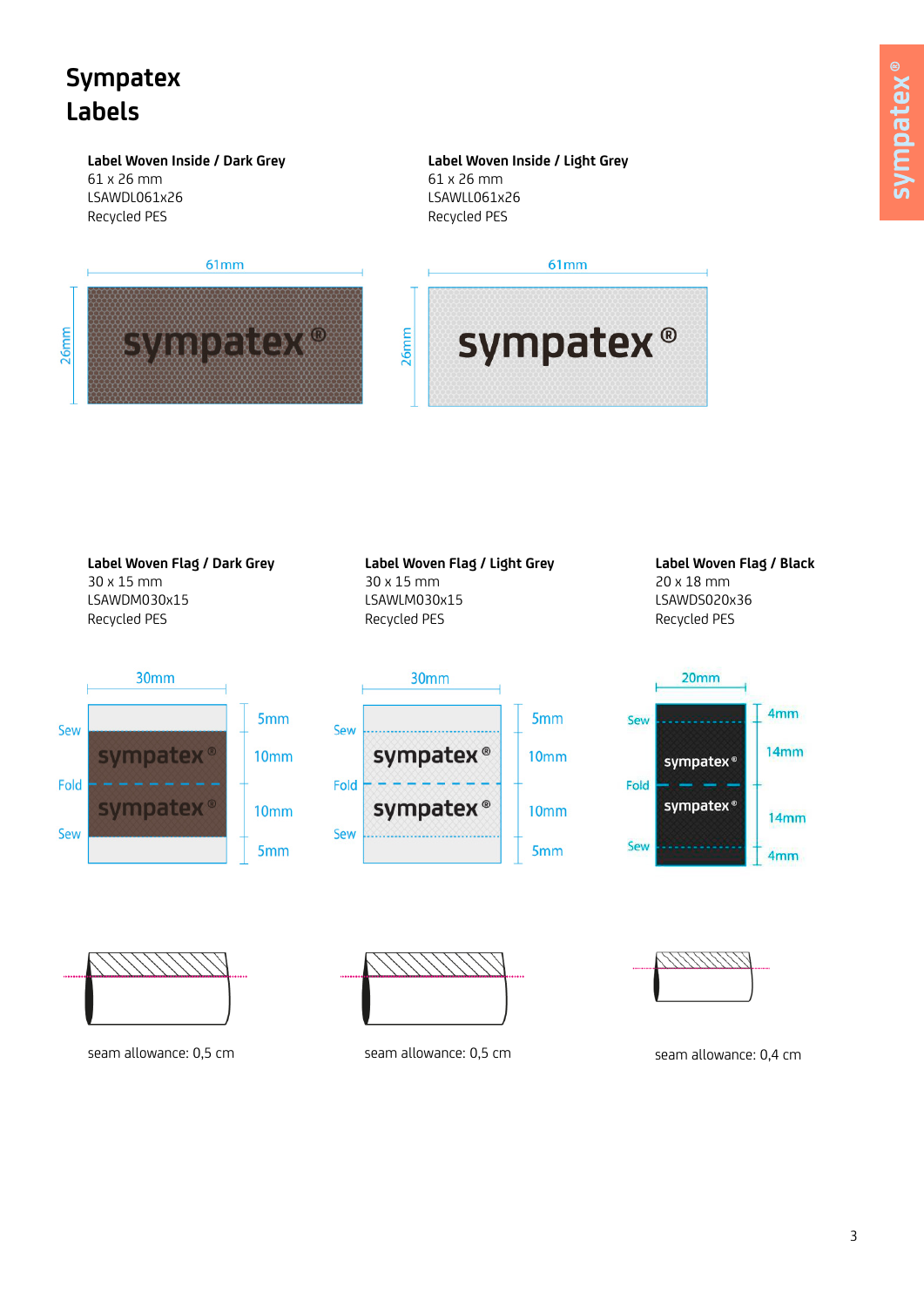### **Sympatex Box Sticker**

**Box Sticker**  35x25 mm LSASG0035x25

**Top performance**  combined with **maximum ecology.**

### **Sympatex Printing and Embroidery**

sympatex

#### **Download High res data:**

www.sympatex.com / Downloads

**Sympatex Logo:** orange, blue, black, white





Main **Fallback** 



## sympatex<sup>®</sup>

**Sympatex Circles:**  Performance / Closing the Loop orange, black, white, blue







please use light color versions only on images

**Sympatex Claim:** Re>Close the loop. Together.

Together.